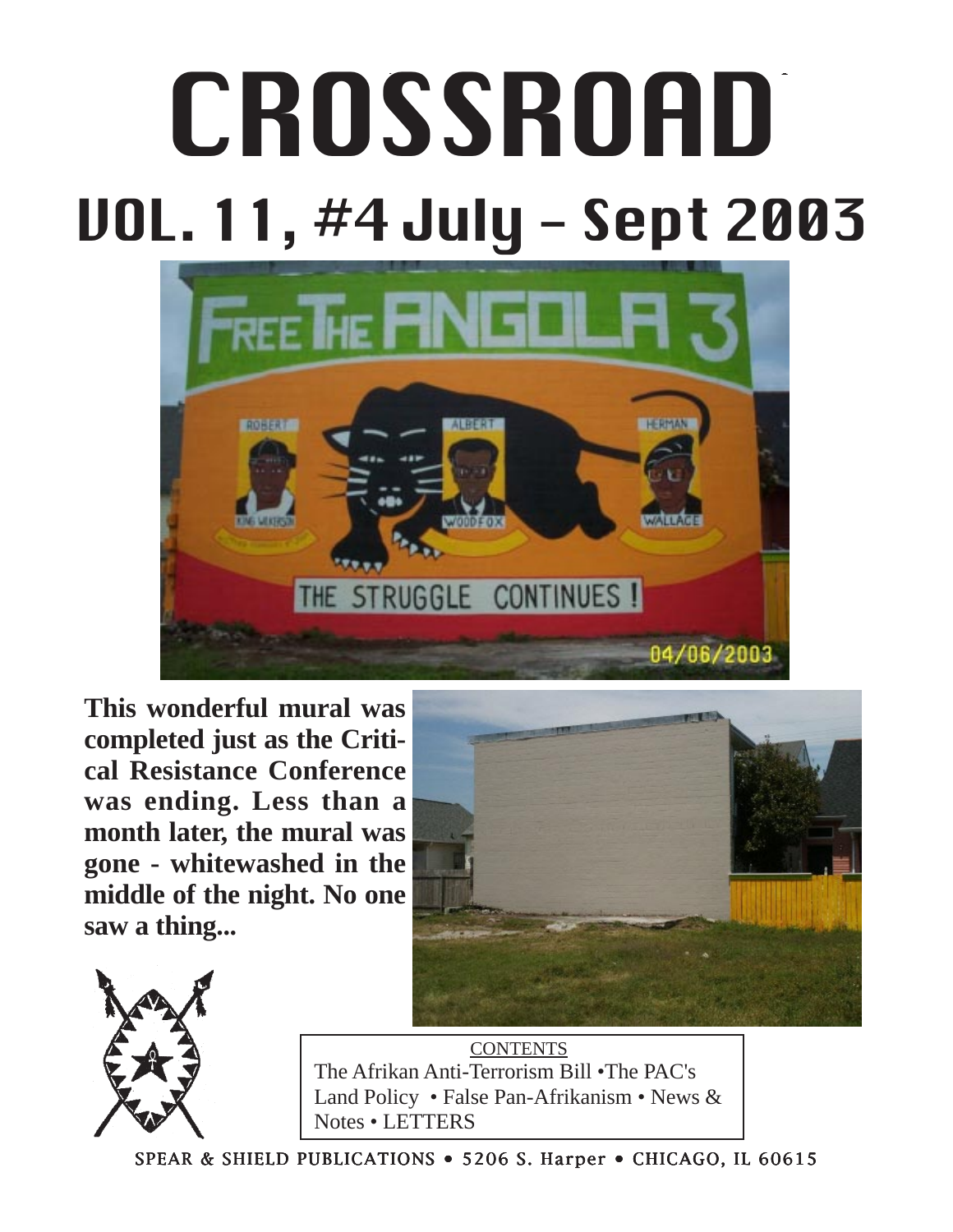#### CROSSROAD /SSP, VOL. 11, #4 - 2 - July - Sept 2003 NEW AFRIKAN DECLARATION OF INDEPENDENCE

WE, New Afrikan People in America, in consequence of arriving at a knowledge of ourselves as a people with dignity, long deprived of that knowledge; as a consequence of revolting with every decimal of our collective and individual beings against the oppression that for three hundred years has destroyed and broken and warped the bodies and minds and spirits of our people in America, in consequence of our raging desire to be free of this oppression, to destroy this oppression wherever it assaults **humankind** in the world, and in consequence of inextinguishable determination to go a different way, to build a new and better world, do hereby declare ourselves forever free and independent of the jurisdiction of the United State of America and the obligations which that country's unilateral decision to make our ancestors and ourselves paper-citizens placed on us.

 We claim no rights from the United States of America other than those rights belonging to human beings anywhere in the world, and these include the right to damages, reparations, due us from the grievous injuries sustained by our ancestors and ourselves by reason of United States lawlessness.

 Ours is a revolution against oppression—our own oppression and that of all people in the world. And it is a revolution for a better life, a better station for **all**, a surer harmony with the forces of life in the universe. We therefore see these aims as the aims of our revolution:

• To free black people in America from oppression;

• To support and wage the world revolution until all people everywhere are so free;

• To build a new Society that is better than what We now know and as perfect as  $W$ e can make it;

• To assure all people in the New Society maximum opportunity and equal access to that maximum;

• To promote industriousness, responsibility, scholarship, and service; • To create conditions in which freedom of religion abounds and the pursuit of God and/or destiny, place and purpose of **humankind** in the Universe will be without hindrance;

• To build a Black independent nation where no sect or religious creed subverts or impedes the building of the New Society, the New State Government, or achievement of the Aims of the Revolution as set forth in this Declaration;

• To end exploitation of **human beings** by **each other** or the environment;

• To assure equality of rights for the sexes;

• To end color and class discrimination, while not abolishing salubrious diversity, and to promote self-respect and mutual understanding among all people in the society;

• To protect and promote the personal dignity and integrity of the individual, and his or her natural rights;

• To place the major means of production and trade in the trust of the state to assure the benefits of this earth and **our** genius and labor to society and all its members, and

• To encourage and reward the individual for hard work and initiative and insight and devotion to the Revolution.

In mutual trust and great expectation, We the undersigned, for ourselves and for those who look to us but are unable personally to affix their signatures hereto, do join in this solemn Declaration of Independence, and to support this Declaration and to assure the success of the Revolution, We pledge without reservation ourselves,

our talents, and all our worldly goods.

The **New Afrikan Creed**

1. i believe in the spirituality, humanity and genius of Black people, and in our new pursuit of these values.

2. i believe in the family and the community, and in the community as a family, and i will work to make this concept live.

3. i believe in the community as more important than the individual.

4. i believe in constant struggle for freedom, to end oppression and build a better world. i believe in collective struggle; in fashioning victory in concert with my brothers and sisters.

5. i believe that the fundamental reason our oppression continues is that We, as a people, lack the power to control our lives.

6. i believe that fundamental way to gain that power, and end oppression, is to build a sovereign Black nation.

7. i believe that all the land in America, upon which We have lived for a long time, which We have worked and built upon, and which We have fought to stay on, is land that belongs to us as a people.

8. i believe in the Malcolm X Doctrine: that We must organize upon this land, and hold a plebiscite, to tell the world by a vote that We are free and our land independent, and that, after the vote, We must stand ready to defend ourselves, establishing the nation beyond contradiction.

9. Therefore, i pledge to struggle without cease, until We have won sovereignty. i pledge to struggle without fail until We have built a better condition than the world has yet known.

10. i will give my life, if that is necessary; i will give my time, my mind, my strength, and my wealth because this **IS** necessary.

11. i will follow my chosen leaders and help them. 12. i will love my brothers and sisters as myself.

13. i will steal nothing from a brother or sister, cheat no brother or sister, misuse no brother or sister, inform on no brother or sister, and spread no gossip.

14. i will keep myself clean in body, dress and speech, knowing that i am a light set on a hill, a true representative of what We are building.

15. i will be patient and uplifting with the deaf, dumb and blind, and i will seek by word and deed to heal the Black family, to bring into the Movement and into the Community mothers and fathers, brothers and sisters left by the wayside.

**Now**, freely and of my own will, i pledge this **Creed**, for the sake of freedom for my people and a better world, on pain of disgrace and banishment if i prove false. For, i am no longer deaf, dumb or blind. i am, by inspiration of the ancestors and grace of the Creator — a **New Afrikan.**

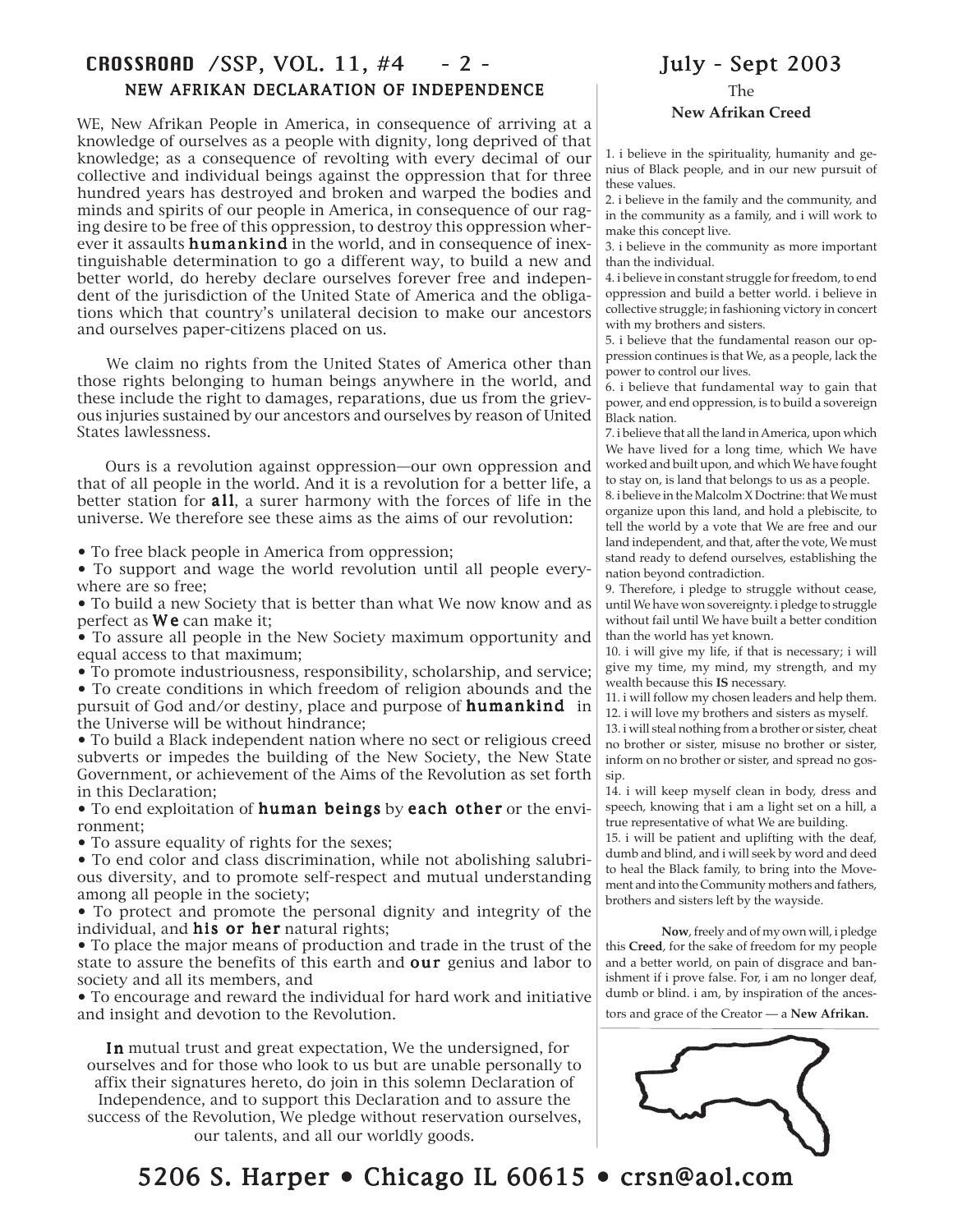

One Contact!

African Anti-Terrorism Statement© Presented by Prisoners Of Conscious Committee on Friday,  $2/7/03$  5<sup>th</sup> Fl., City Hall, Chicago, Il.

This African led delegation has been convened by the **P**risoners Of Conscience Committee along with a coalition of organizations who have taken a principled stance to unite with the African – Anti Terrorism Bill. Being that this is the beginning of what has come to be internationally recognized as Black History Month, and that Black people in this city in particular and the world in general are literally on the verge of becoming history, we take the position that there can be no luxuries of celebrating in some abstract sort of way. We have specifically convened at the doorsteps of Gangster Daley Jr. in response to his February  $\tilde{3}$ <sup>rd</sup> coming into the Black community and putting forward the position that he and his administration have created a "melting pot" in Chicago. Gangster Daley Jr. has negated the fact that this "melting pot" has come at the expense of boiling Black bodies. Boiling in the form that under such euphemisms as gentrification African people are being displaced in such numbers that communities in which African people previously occupied now resemble bombed territories across seas, or have become flanked with so many Starbucks and other ruling class institutions to the point that the logical question of "Where are the people at?" must be asked.

We are clear that the new housing that this government has planned for Black and oppressed people is the penitentiaries or the graveyards. Boiling Black bodies that it was during the tenure of then States Attorney Gangster Daley Jr. in which Area 2 Commander Lt. Jon Burge performed his torture chamber tactics of electro-shocking, the infamous Black Box and other atrocities of the Death Row 10, Aaron Patterson, Jackie & Andrew Wilson and countless of others of which are still held captive inside the Statesvilles aka Deathvilles, Menards, Tamms Supermax, and other concentration camps. I speak as a victim of this terrorism that has haunted the lives and minds of Black and oppressed people in this city. Being that I was legally lynched and held captive for close to 9 years in just about every concentration camp in the State of Illinois. By the same Gangster Daley machine that assassinated Deputy Chairman Fred Hampton and Defense Captain Mark Clark on December 4, 1969. As the attacks continue, so does the resistance!

©POCC 2/7/03 P.O. Box 368255/Chicago, IL 60636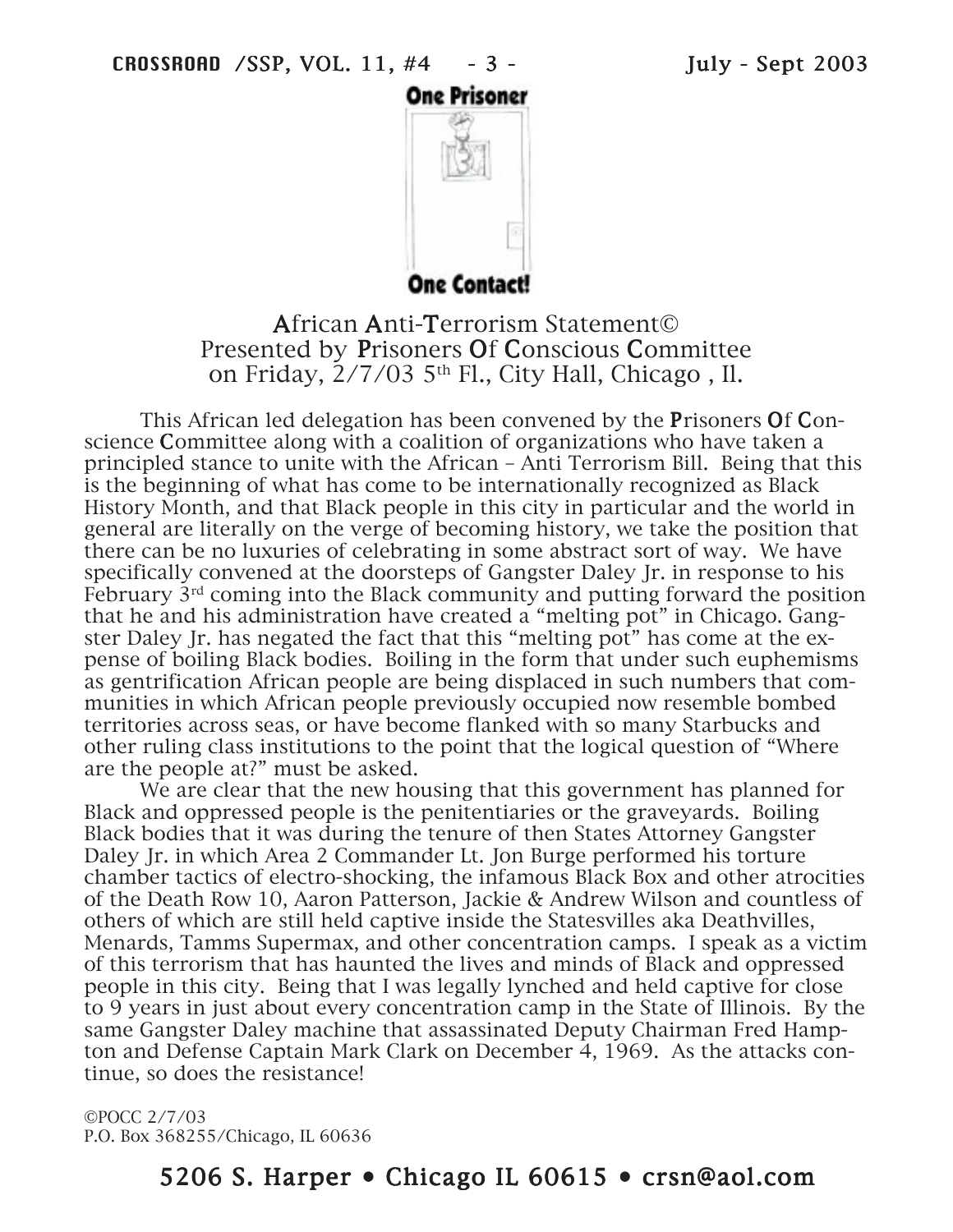# African Anti-Terrorism Bill\*

### •Police Terrorism.

In response to the protocol police terrorism that runs rampant throughout the African and colonized communities; the terrorism that 21 year old Michael Walker was victimized by in the Cabrini Housing project October 27, 2002 when he was executed by Chicago Police Officer Dwayne Blackman; the same occupying army that under the direction of the federal government acted out one of the most brutal acts of terrorism to occur on U.S. soil – that being the December 4, 1969 Massacre on Monroe that took the lives of Deputy Chairman Fred Hampton and Defense Captain Mark Clark..... We Demand an immediate cease of the attacks by these death squads that claim to serve and protect. We Demand that the appropriate charges be levied against all police, state's attorneys, and any and all state officials that collaborated with committing these said crimes.

#### $\bullet$ Just – US System.

In response to the fraudulent framing, kidnapping, sentencing of Aaron Patterson, Anthony Porter, Fred Hampton Jr. and countless numbers of African and colonized youth and people in general... We **Demand** an overall peoples review and recall of served convictions in Cook (Crook) County in general, and in specific those served during the tenure of then State's Attorney Richard Daley and Assistant State's Attorney Dick Devine.

### •Conditions in Concentration Camps.

In response to Prisoners in Pontiac being forced to visit their children behind 4 inches of glass while shackled down and having a black net mask over their face with a rubber grill over the mouth; and women in Cook County Jail being forced to rinse their sanitary napkins out for reuse...We **Demand** that city, state, and federal concentration camps be open for the People's Inspection and an immediate ceasing of the forced medicating, beating, and horrid conditions those held captive are forced to endure.

# •Land Grab.

We Demand an immediate cease of snatching of homes and property in the African community under such guises as eminent domain, gentrification, financial incentives for foreign merchants, and the recently proposed ordinance to seize and steal homes if the owner is alleged to have a vicious dog that bit someone.

### $•$ Mis-Education.

We Demand an end to the prison style environment that our children are subjected to inside of the Chicago Public Schools and an end to the bureaucratic red tape that Africans and colonized people are subjected to when attempting to facilitate charter schools, home schools and other attempts to speak and teach in their own interest.

### •Chemical Biological Warfare.

We Demand an immediate cease of the forced medicating of those held captive in local, state, and federal concentration camps: juveniles as well as adults. \*Amendments to Bill shall be forthcoming.

©POCC 2/7/03 POCC/P.O.Box 368255/Chicago,IL 60636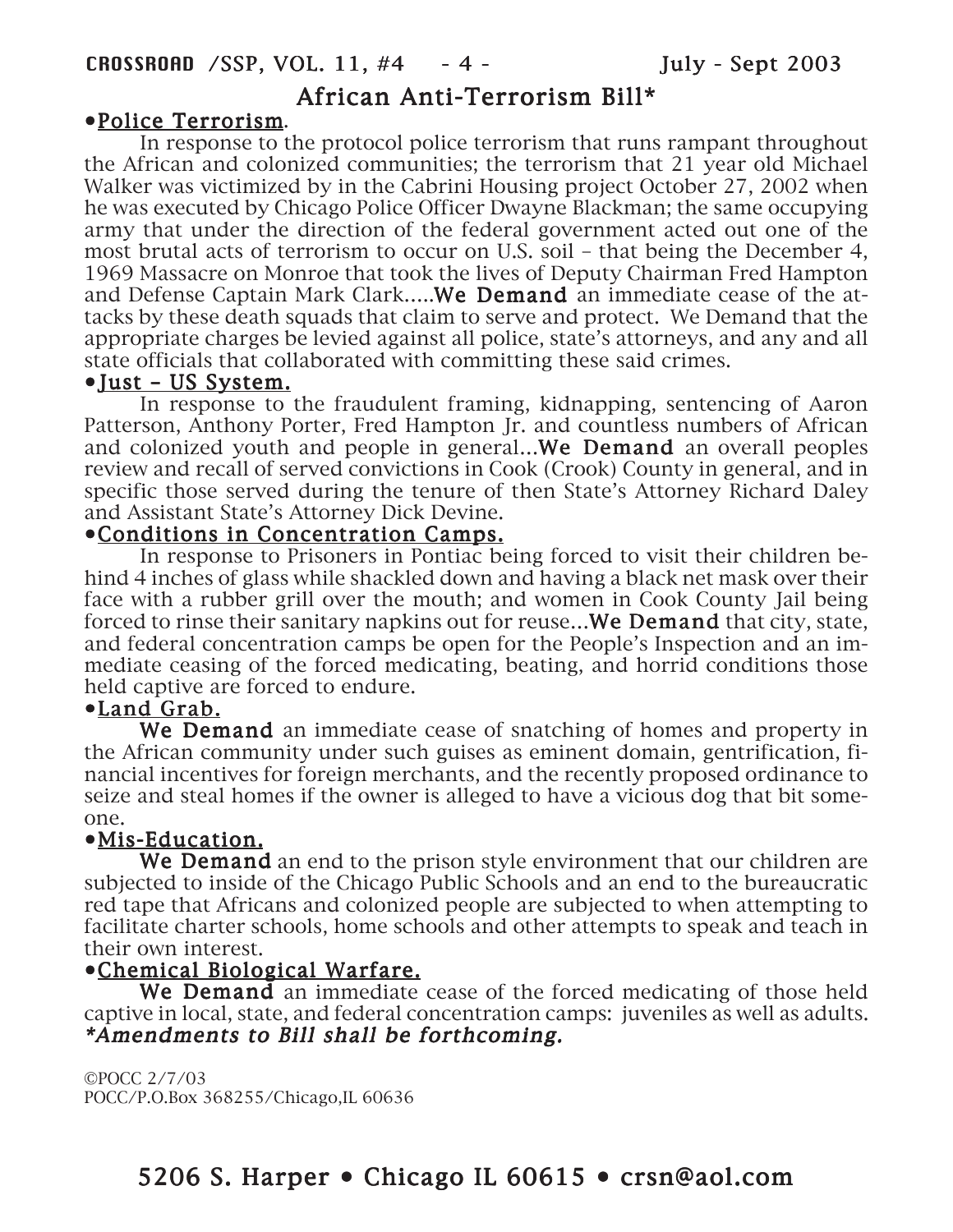# The PAC Land Policy

(editorial note: the article which follows was taken from the website of **the Pan** Africanist Congress of Azania (www.paca.org.za/; e-mail: azania@icon.co.za). It deals with a subject which is at the heart of all real revolutions: changes which are necessary for those who need revolution. Since Malcolm taught us that all revolutions are fought for land, what happens with the land after revolutionary struggle defines change concretely. When the maps of any settler state are studied historically, shifting and expanding borders are their defining character. Be it Israel (is-it-real?), Azania ('south africa'), or the u.s.a., their chronological maps tell similar stories: people are fought, killed, and removed. In the case of New Afrikans, We were fought, killed, and removed from Afrika, then a significant portion of us were fought, killed, and removed from New Afrika. Now, this process is recurring, and it's called 'regentrification'. The struggle is still for land and socialism. We don't know all the issues in Zimbabwe, but it is correct to attempt to right the wrongs of the past by reversing the ravages of settlerism.)

\* \* \* \* \* \* \*



Zimbabwe's history has not been unlike other Southern African states. It was back in 1890, that the British South African Company led by Cecil Rhodes [not] content with the discovery of gold and diamond mines in South Africa trekked northwards into Mashonaland, expecting to find new mines to consolidate their wealth. What they discovered was some of the most fertile land in Africa. There then followed ten years of theft and seizure of land and livestock and the expropriation of Africans from land that they had cultivated for thousands of years. This culminated in the indiscriminate murder of tribal chiefs and overthrow of the Mashonaland monarchy, leaving the invading settlers with vast wealth at their disposal. By 1930 a status quo existed with European hegemony control-

ling all aspects of African lives and the country's resources. An era of segregation and apartheid ensued sanctioned in the Land Apportionment Act, which allowed a few Europeans who had invaded Zimbabwe to occupy vast amounts of the best land and displaced Africans who were forced into areas designated as fit for kraals.

It is against this background, that the situation of the land issue in Zimbabwe should be viewed and understood. Naturally that situation serves as a wakeup call to South Africans vis-à-vis the land question, who undoubtedly are sitting on a time-bomb, unless the redistribution of the land to those who lost it to colonialists and apartheid is speeded-up. The resolution of the land question thus represents the fundamental element in the desire and aspirations for those who were robbed and dispossessed of it by former colonialists and apartheid shareholders. The land issue is without doubt at the heart of a nation's existence. Land constitutes the very life of people. Without land there is no nation. The repossession of the land and its redistribution to those who lost it under the inhuman and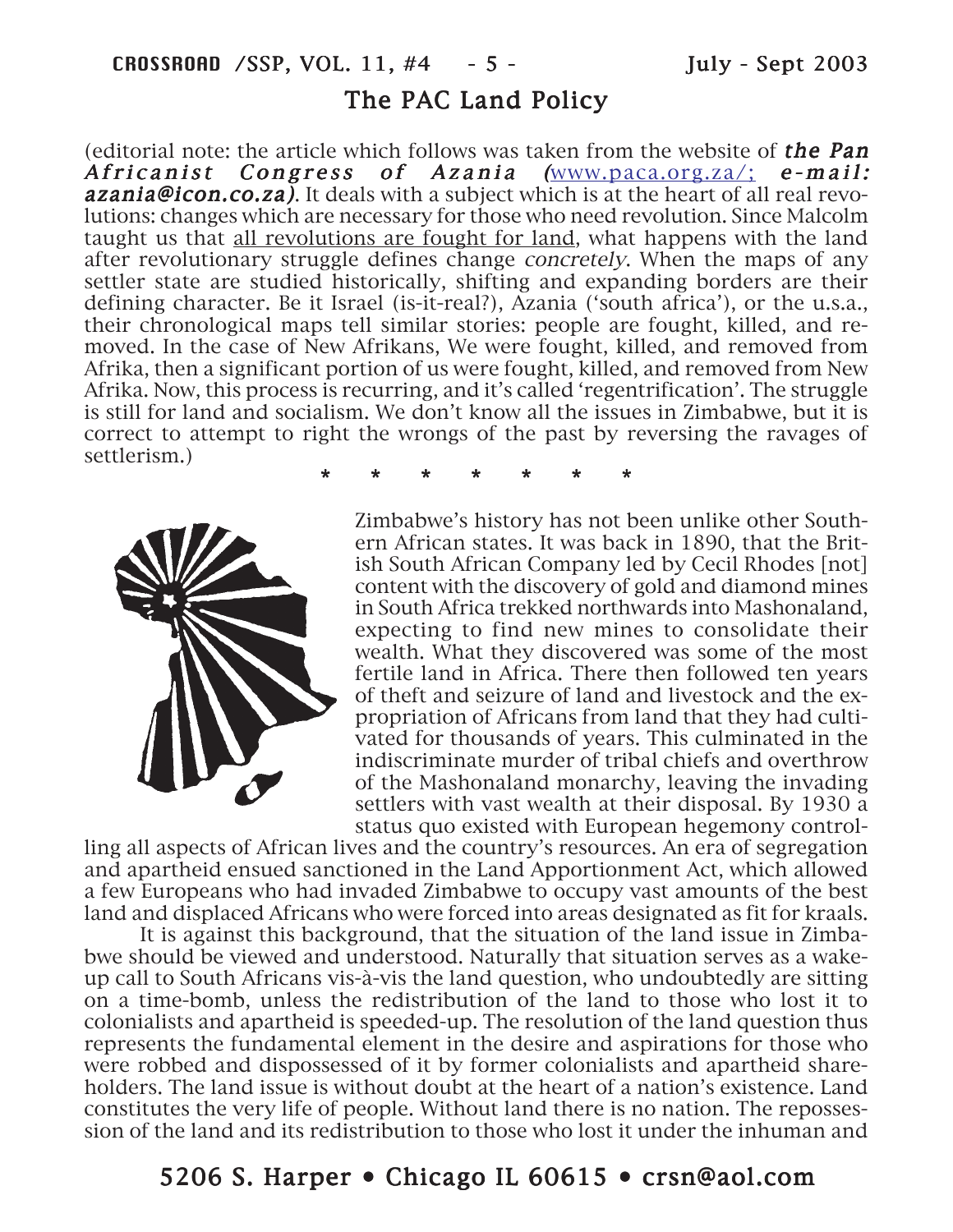cruel apartheid and colonialism, is the central focus for the attainment of economic freedom. The unfortunate cut off date of 1913, as imposed by our constitution, leaves much to be desired. In support of the period before 1913, as far back as 1660, eight years after 1652 when Jan van Riebeeck first put his feet on the South African soil.

The leading historian and scholar, Anthony Marx, (no relation of Karl Marx) in his latest book: "Lessons of the Struggle," has this to say: "the burghers initially grew fresh produce to help the passing sailors and to prevent scurvy. They later traded with and gradually dispossessed the local pastoralists, the Khoisan and eventually, more finally exterminated the local San hunters. These white settlers engaged in further wars of dispossession. During this period, the settlers learned to make alliances with some tribes, paving the way for further white advances by encouraging divisions within the indigenous populations." The land issue is the life of the African people. When the African people were deprived of their land the settlers passed legislation in their parliament. The Land Acts of 1913 and 1936 were passed to legalise the robbery and consolidate the dispossession of the indigenous African people of their land. In other instances invasion and sheer use of force and intrigues were used to dispossess the African people of their land. The passing of the Land Restitution Act by the present democratic government has raised some hope among the African people albeit several hurdles to overcome before the complete restoration of their ancestral land which was dispossessed since 1652, can be effected. Article 28 of our democratic constitution provides for a very strong property clause which hampers the speedy redistribution of land to those who lost it due to apartheid colonialism. Parliament may however through legislation deal with restitution. Today, seven years into our political freedom [this article was written a few years ago] the new struggle is for economic emancipation which is the most difficult phase, as in more sophisticated manner, those who control the economy will inevitably use the collaboration and goodwill of the former oppressed and dispossessed to perpetuate their own exploitation. Therefore, whatever land will be redistributed (in fact this is the restoration of the title deed in the real property to specific and legally recognisable owner of/or collective owners) will be through a litigation process. Litigation is a very complex process governed by the rigorous laws of evidence and this will take a very long time.

"The process of dispossession," says Dr. M.P. Mayende, now the Director General in the Department of Land Affairs, "and colonisation of the African people was given impetus and consolidated through enactment of a battery of discriminatory laws". These laws included the Native Land Act of 1913, the Agricultural Bank Act of 1927, the Native Trust and Land Act of 1936, the Co-operative Societies Act of 1936, the Prevention of Illegal Squatting Act of 1951, the Expropriation Act of 1965, the Group Areas Act of 1966 and the sub-division of the Agricultural Land Act of 1970. These laws have acted as effective barriers to access to land, and most effectively as impediments to the social and economic development of the African people. Notwithstanding the announcement by the then Apartheid regime in June 1991 of the scrapping of land acts and the Group Areas Act, it is patently clear that the simple repeal of this racist legislation does not in itself form the basis of a genuine land reform. Genuine land reform can only come about through genuine socio-economic transformation. The repeal of these Land Acts makes no difference to the Africans who up till now are severely restricted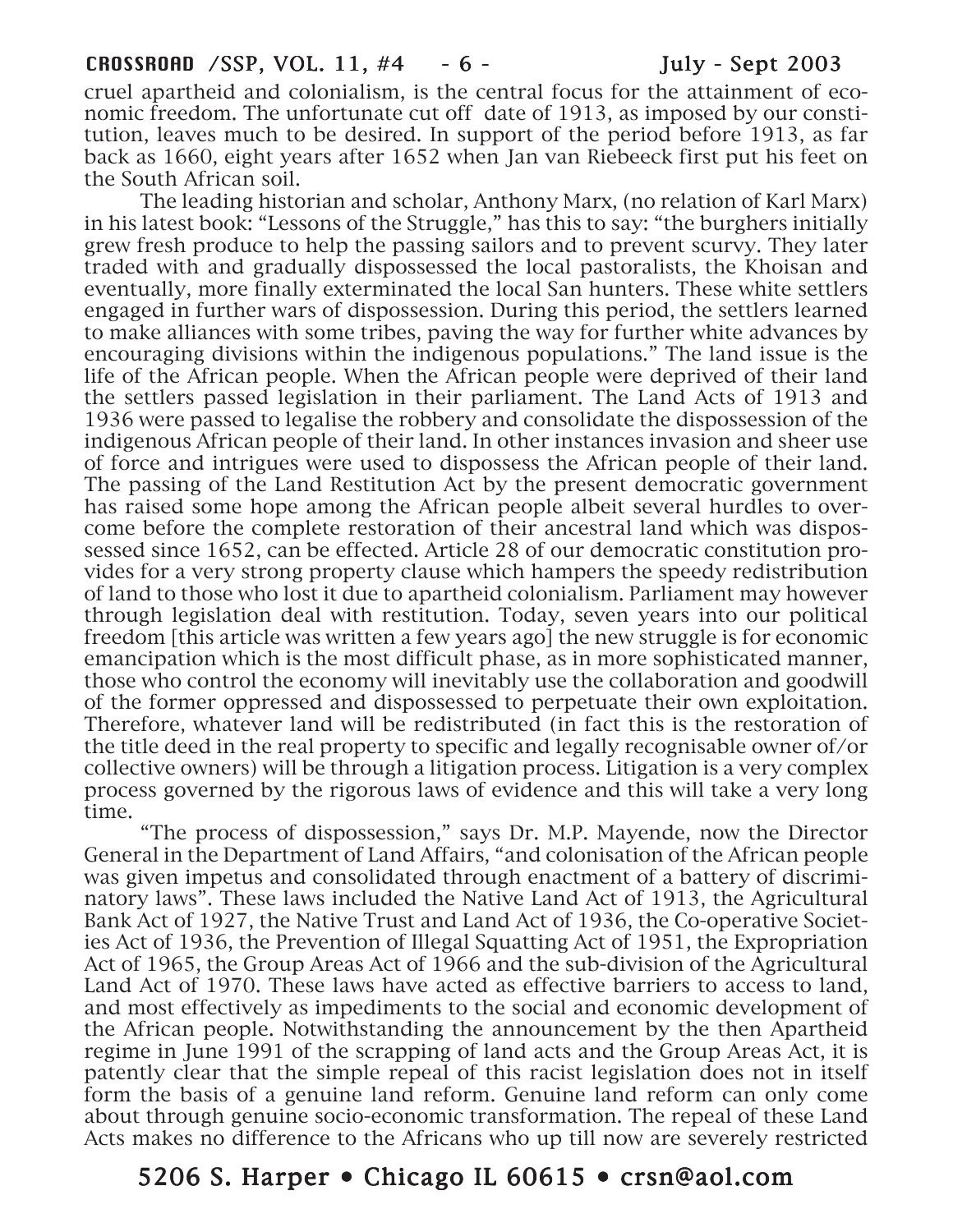# CROSSROAD /SSP, VOL. 11, #4 - 7 - July - Sept 2003

from owning land in 87% of the country. Finally, let us have a closer look at the presently abandoned Reconstruction and Development Programme (RDP) of the ANC-led government on Land Reform. "The Land Reform has two aspects" says the RDP, "of redistribution of residential and productive land to those who cannot afford it, and redistribution to those who lost it due to apartheid laws". This expression brings comfort to the dispossessed Africans. But the Reconstruction and Development Programme (RDP) in a somewhat round-about turn states further, "The government must provide substantial funding for land redistribution and beneficiaries should pay in accordance with their means". Surely, what means do those who were blatantly robbed of their ancestral lands have to be able to "pay in accordance to their means?" Where is the Government also going to get money to pay for the land that was never bought?

# (BY: ELIAS L. NTLOEDIBE)



# News & Notes

As We go to press, We are saddened to learn that the wife of comradbrother Chokwe Lumumba, sister Nubia, has become gravely ill. Please keep the sister in your thoughts at this dark hour & send words of encouragement to the brother and his family... • comrad-brother Herman Bell is seeking letters of support as he makes his first appearance before the New York parole board... • Subscribe to CROSSROAD! \$5/6 issues, \$10/organizations, \$15/international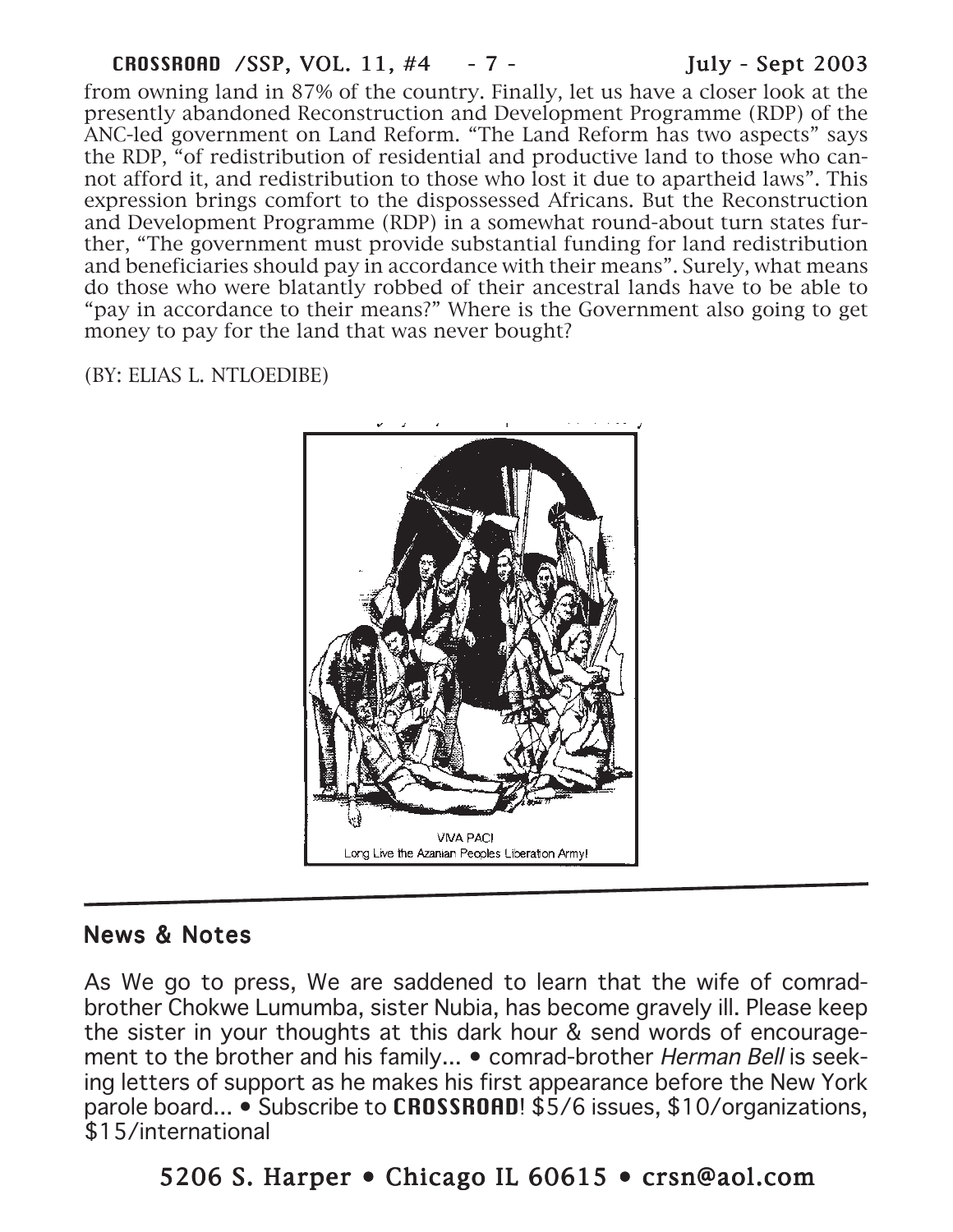In an ongoing effort to struggle for clarity and forward motion, i want to discuss another example of sophistry and bourgeois thought amongst Afrikans worldwide. i recently attended a panel discussion on slavery and its effect on Black female/male relationships; implicitly, the flyer seemed to be making a comment on the state of our nation. i found myself agreeing with some of the panelists' assertions, but overall there was much that i disagreed with. However, i will just touch briefly on one area for now.

During the question and answer session, i asked the panelists, "Is there a Black nation in amerikkka? and if so, what should it be striving for?" There were three panelists, two passed on even answering the question. The third, a representative of the All Afrikan People's Revolutionary Party (A-A-A-APRP), basically stated that "All Afrikans make up one Afrikan nation, and all Afrikans should be fighting for the freedom of Afrika, but as far as there being one separate nation in amerikkka, no there isn't one." i chose not to get into a dialogue/debate with the sister at this point, as this wasn't the main topic and i didn't want to monopolize the student forum. Nevertheless, this brief paper will be directed to the organizers of the panel and to the A-APRP.

i accept Kwame Nkrumah's definition of Pan-Afrikanism as struggling for "the total liberation and unification of Afrika under scientific socialism." i know that there are Afrikans all over the world, and We "should all be fighting for the freedom of Afrika." The question becomes **how do We do this.** i don't agree with the first part of the representative's statement because all Afrikans do not "make up **one** Afrikan nation." In fact, it is neither scientific or socialist to say and/or struggle as if "all Afrikans make up one nation."

There are many Afrikan nations on the continent and in the diaspora—history and current social reality attest to this. The *Pan-Africanist Congress of Azania* fights first and foremost for national liberation and socialism for Afrikans in **Azania** ("South Africa"); they are struggling to take back their land from dutch settlers, british capitalists and all of western imperialism. Since 1801, Afrikans all over the world have celebrated Haitian independence. Boukmann and Dessalines led the forces that defeated slavers; they were not **given** "emancipation." These are just two illustrations of my point that there are many Afrikan nations, some of which are still struggling for national liberation and socialism—even after "independence"!

The question is, and always has been, are We—Black people in amerikkka, a nation? If so, what should We be striving for? Of course, i think that We are a nation, and that We should be fighting for land, independence and socialism. Just like any other oppressed nation—We just happen to be an Afrikan one. Trying to say that there is just one Afrikan nation is like trying to say, "Can't we all just get along?" The statement is absurd. The masses of Afrikan people are oppressed the world over; but We can't be magically molded into one nation. Different realities, experiences, and unique paths of social development ("histories") have brought us to this point, where We all have to "build where We are and dare leave a legacy which will last as long as the sun shines and the waters flow." This is the age of neo-colonialism: Buthelezi and Mobutu, Clarence Thomas and Colin Powell. Every oppressed nation is going through this, and it's no time to get confused about where our struggle is. Afrikans everywhere have to fight wherever they find themselves...

#### **ReBuild!**

Hondo T. 9/18/93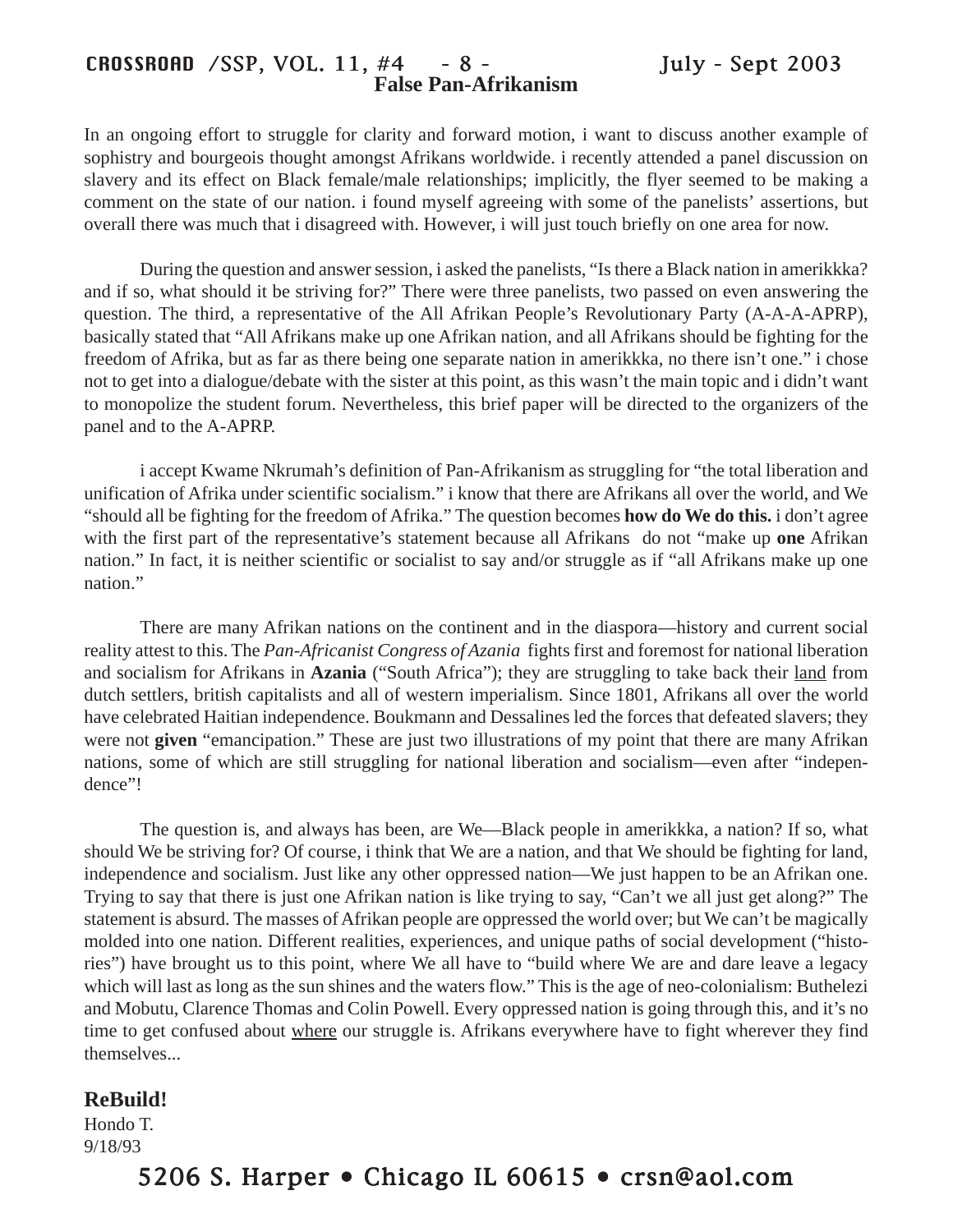6/9/03

Salaam my brother,

It has been a very long time since i last heard from you - some years! i trust that you and yours are well and doing well.

LETTERS

i am about as well as could be expected considering the circumstances and conditions i am presently forced to deal with.

i always ask [others] about you. What is going on politically in your area? Is the anti-war movement dead? Bush is making noise towards Cuba, Iran, North Korea, Syria and etc. It is obvious that Bush wants only white nations to have nuclear weapons. Nations of color had better develop their capacity to manufacture nuclear weapons, because Bush is a real madman. China had better develop intercontinental missiles quickly; Bush is sizing them up also. Pakistan and India better speed up their nuclear programs and develop intercontinental missiles for that is the only way to keep the usa at bay. The usa is seeking to establish a global empire of white supremacy. Bush has the same attributes and the same aspirations as Hitler, and is an even greater threat to humanity than Hitler was. Bush's popularity rating reflects the true character and nature of the american public.

i am still struggling and trying to change the values and the perspective of the young wannabe thugs/gangstas. They have gangsters' mentalities but lack true gangsters heart/courage. They carry deadly weapons that will only shoot each other. They are still getting harassed and beaten by punk cops on the streets, and punkass guards in the prisons/jails. True gangsters are about control, power, influence, money and etc. These wannabe gangsters don't control anything, have no power, influence or money. They won't even let their own fathers whip them but will take a whipping from a punkass cop, or punkass prison guard, and cry like a baby! In our communities the safest people in the community are the cops and other racist terrorists. Our women, children and elders can't walk in our communities without getting robbed, raped, or assaulted, but the klan/cops can come into the community and terrorize these same wannabe gangsters who daily terrorize the [New Afrikan] community. They misuse and abuse, and exploit the vulnerabilities of [New Afrikan] women. Turning beautiful sisters into prostitutes and degrading them in a zillion different ways. Whereas these punks who do that should be on the corner with bikini panties on!

i don't want to generalize [New Afrikan] youth, because there are a whole lot of young [New Afrikans] in our community who have their values intact and are making positive moves - taking care of business. Also, there are a lot of old punks in our community who are cowards, traitors, informers, and every other form of despicable degenerate.

It's time, past time, for the [New Afrikan] community to call a spade a spade and deal with it accordingly. Too many [New Afrikan] people have made great sacrifices for us to accept things the way they are. Rap music and explicit videos/ movies are not the cause of the conditions within our community. The elders who subscribe to that notion suffers from selective amnesia. They have forgotten the bawdy vaudevilles, and explicit sex and violent songs of their/our generation. Like, "Shotgun (Shoot Him Before He Runs)", "Stagalee", "Work With Me Annie", "Annie got a Baby (She Can't Work No More", "Annie Aunt Fannie Got the Baby and Annie Can Work Some More", "Sexy Ways", etc. The original rappers (The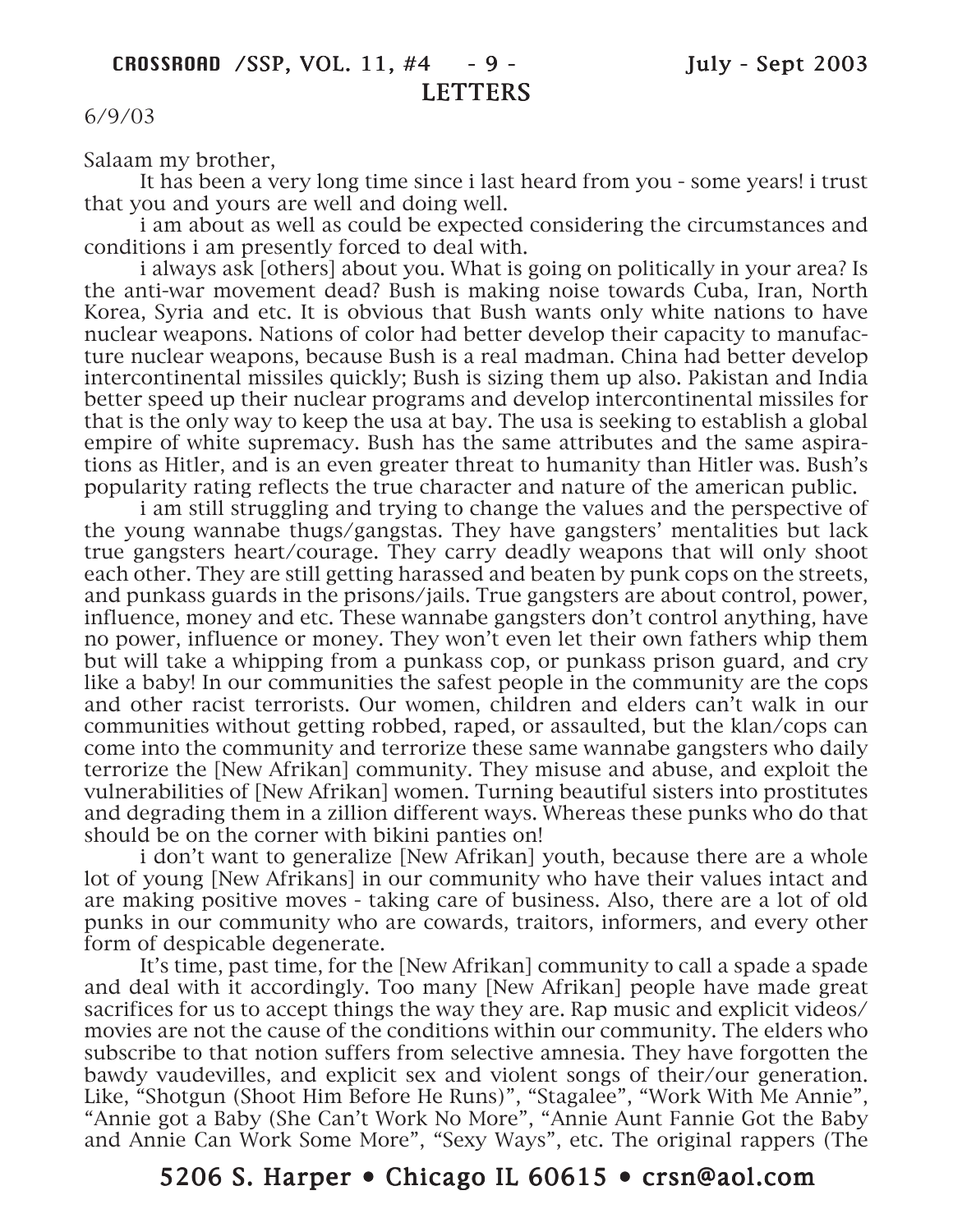#### CROSSROAD /SSP, VOL. 11, #4 - 10 - July - Sept 2003

Last Poets) had a song called "Black Thighs" and Millie Jackson has always been raunchy, but people were jamming on those records! The party records of Dolemite, Redd Foxx, Moms Mabley et al. What about the black exploitation films of the fifties and sixties (violence & sex!) Josephine Baker and here banana dance and the sultriness of the sex kitten, Eartha Kitt. i mean, what's new? The sex and violence didn't corrupt the morals of the elder generation, and it's hypocritical of the elder generation to blame the rap music, rap videos and Black movies for the negative behavior of today's [New Afrikan] youth. On the issue of teen pregnancy, the elder generation can check their parents age when they had their first child. Sex is not a new invention by today's youth. As of days of yore morals are taught in the home and the church, and the best way to teach good morals is by example. They youth of today needs to see examples of good conduct by more of the elder generation.

You can't tell the youth that drugs are bad when you are holding a whiskey glass in one hand and a cigarette in the other hand. You can't tell the youth that they should abstain from sex when they see their elders having sex with anybody and everybody - and having babies out of wedlock and with others outside of their marriages.

The youth of today didn't invent the words whore and bitch. A lot of them learned the words from their fathers or other men calling their mothers such names. Likewise a lot of young men today think women are supposed to be beaten because they have watched their fathers or other men beat their mothers. What the [New Afrikan] community needs is some honesty from its elders. The negative issues within the [New Afrikan] community must be confronted honestly. We don't have individual problems, We have community problems, and the community must resolve the problems We see manifest in a lot of individual behavior. The [New Afrikan] community must learn to deal realistically and practically with the problems within our community. If We stop blaming the youth and demonizing the youth, We might be able to see our youth as being part of the solution rather than part of the problem. The youth turn out to be punks when they see so much punk behavior from their elders. A lot of youth don't respect their elders because a lot of our elders don't give our youth a respectable image.

What kind of legacy are We leaving for our youth? Morals, good or bad, are learned behavior.

i don't profess to be a saint for i have my personal flaws but each day i strive to eliminate my flaws and make myself worthy of emulation by our youth. i begin with improving myself and improving my immediate family and my immediate environment. i strive to walk the talk. We all should be committed to doing that.

This began as a personal letter, but as i was writing i thought that this is something i would like to have published in CROSSROAD.



Relentlessly, Mafundi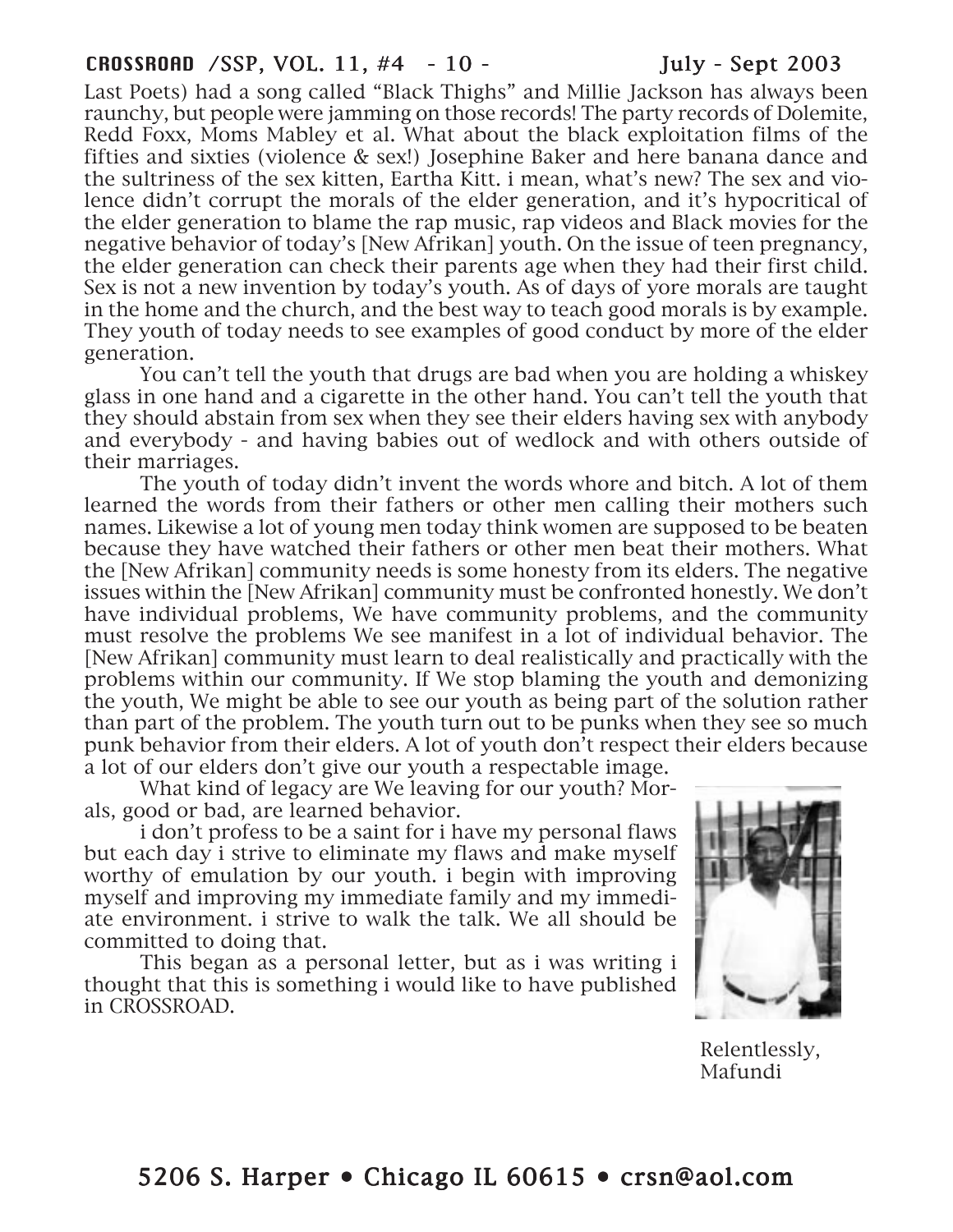#### **CUBA Now: A Marxist Analysis of the Moral and Poltical Contradictions**

Date: 5/24/2003

Subject: Michael Lebowitz speaks out on Cuba

Dear friends and comrades,

I confess to impatience with people who talk about gross human rights abuses and repression with respect to the recent trials of so-called dissidents in Cuba— without any sign that they have done any investigation beyond reading an Amnesty International press release (if that). The most significant repression in Cuba(where I have been— except for trips to Venezuela— since early February) has been the repression of law-breaking— first and most significantly against an emerging drug network and extending to prosecution of people renting apartments without licenses, serving food obtained through the black market in the paladares and even to people selling peanuts on the street without a license. (Policing and fines for traffic violations are also up substantially.) Since so many people rely heavily on getting a little (and in some cases, a lot) on the side, this crack-down has had great impact, and my personal view (not the Cuban official position) is that it is an important part of the explanation as to why there was an upsurge in hijackings (not only the ones which made the headlines but also the 27 foiled plots)— and why people with criminal records were prominent in these.

That's not the repression, though, that people mean when they go on about the plight of independent journalists, librarians,  $t$  r a d e unionists, human rights activists, etc  $-$  as if these people were tried for this rather than for receiving money and instructions from the US.

Please, folks, take a little time to read the text of the Helms-Burton Act— eg. sections 205 and 206 on the regime change demanded (character of the 'transition government' and who cannot be part of it) or sections 109 and 115 on the money to be provided for the overthrow of the existing government openly through the USAID and secretly. Look, too, at the official US declarations of the over \$22 million devoted to this purpose by the USAID. And, finally, read some of the evidence online (eg., copies of hand-written notes giving instructions and sending money for the establishment of the Varela Project, 'conceived, financed and directed' from the outside) or, for a shorter version, look at the text of Felipe Perez Roque's press conference (available on-line at many sites, including www.ratb.ork.uk). When you've read some of the statements by the Cuban undercover agents who were receiving as much as \$450 US a month— over 20 times the average Cuban salary) and their evidence about writing articles for foreign circulation on specific subjects suggested by US officials, you'll understand why the so-called dissidents are viewed in Cuba as mercenaries working on behalf of the US government to overthrow the Cuban government.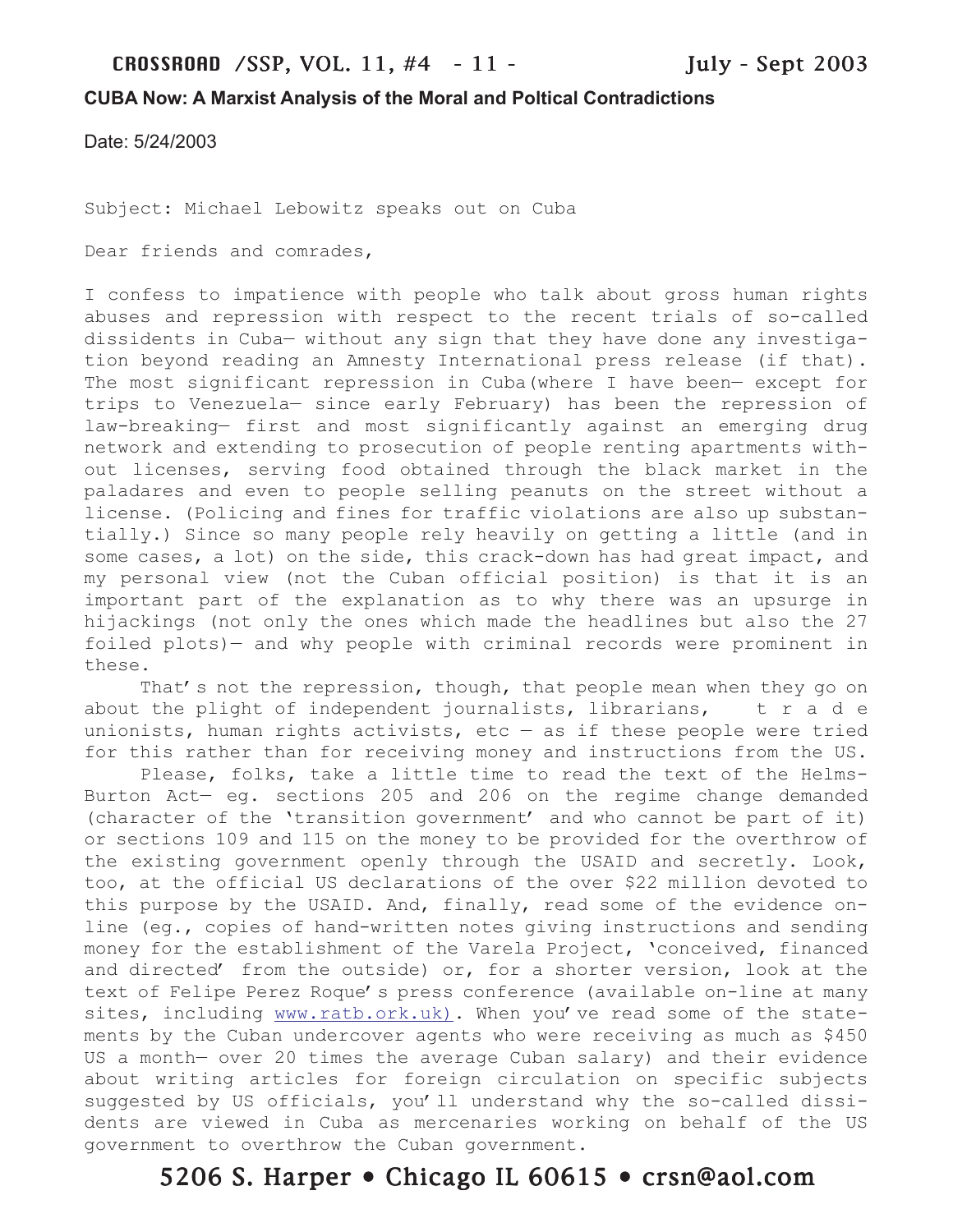#### CROSSROAD /SSP, VOL. 11, #4 - 12 - July - Sept 2003

Of course, it's so much easier to recoil with horror at the concept of independent journalists, etc being persecuted! In contrast to my feelings about the defenders of those mercenaries, I respect people whose criticism of Cuba proceeds from their view of the absolute sanctity of human life— including those who signed statements of condemnation or demonstrated against Cuba for this reason— if they have done so in opposition to capital punishment in their own countries and in the United States (including that country's heinous torture of people teenagers among them — in occupied Cuba, i.e. Guantanamo). There have been very strong statements about capital punishment made on this list— - suggesting that capital punishment must be viewed as a moral (and/or political) absolute and that no circumstances could ever justify it. Accordingly, having resorted to capital punishment recently, from this perspective Cuba must be condemned. (This position is to be distinguished from one which argues that the use of capital punishment was a tactical or strategical error— one which has reduced support for Cuba at this critical time.)

I think that it is unquestionable that state murders cannot be part of the society that we want to build. From my perspective as a Marxist, though, central to a dialectical world-view is that parts do not exist separate from a whole; their properties are those that they acquire from being in a particular whole  $-$  ie., from a particular combination with other parts. (Eg., money has different qualities if it mediates exchange between independent peasants and craftsmen than it does mediating exchange within capitalism.) From this perspective, one always has to consider context and combination. If you are willing to accept in principle that under some set of extreme circumstances, ie., in a particular context, capital punishment may be acceptable, then our discussion becomes not one of absolutes but, rather, whether the context in Cuba in any way justified capital punishment. (I.e., as George Bernard Shaw said in another context, we've established the principle, and we're just haggling over the price.) But, then, you really DO have to investigate the context— and not be satisfied with making illinformed comments about repression in Cuba.

Although I've argued in the past about the necessity to separate the capital punishment question from the spy trials, I now think that the two issues need to be understood together-i.e., that the actions of the Cuban government in both cases must be placed in a particular context. There are two questions that I think everyone needs to ask:

(1) why, after several years of a moratorium on capital punishment (which has meant that terrorists who bombed hotels, resulting in a death, in Cuba are still alive in prison despite receiving a death sentence), did the government apply the death penalty in the case of the hijackers of a small ferry?

(2) Given the clear isolation and ineffectiveness within Cuba of the 'dissidents', why did Cuba choose this time to surface 12 undercover agents who were so well-placed that they included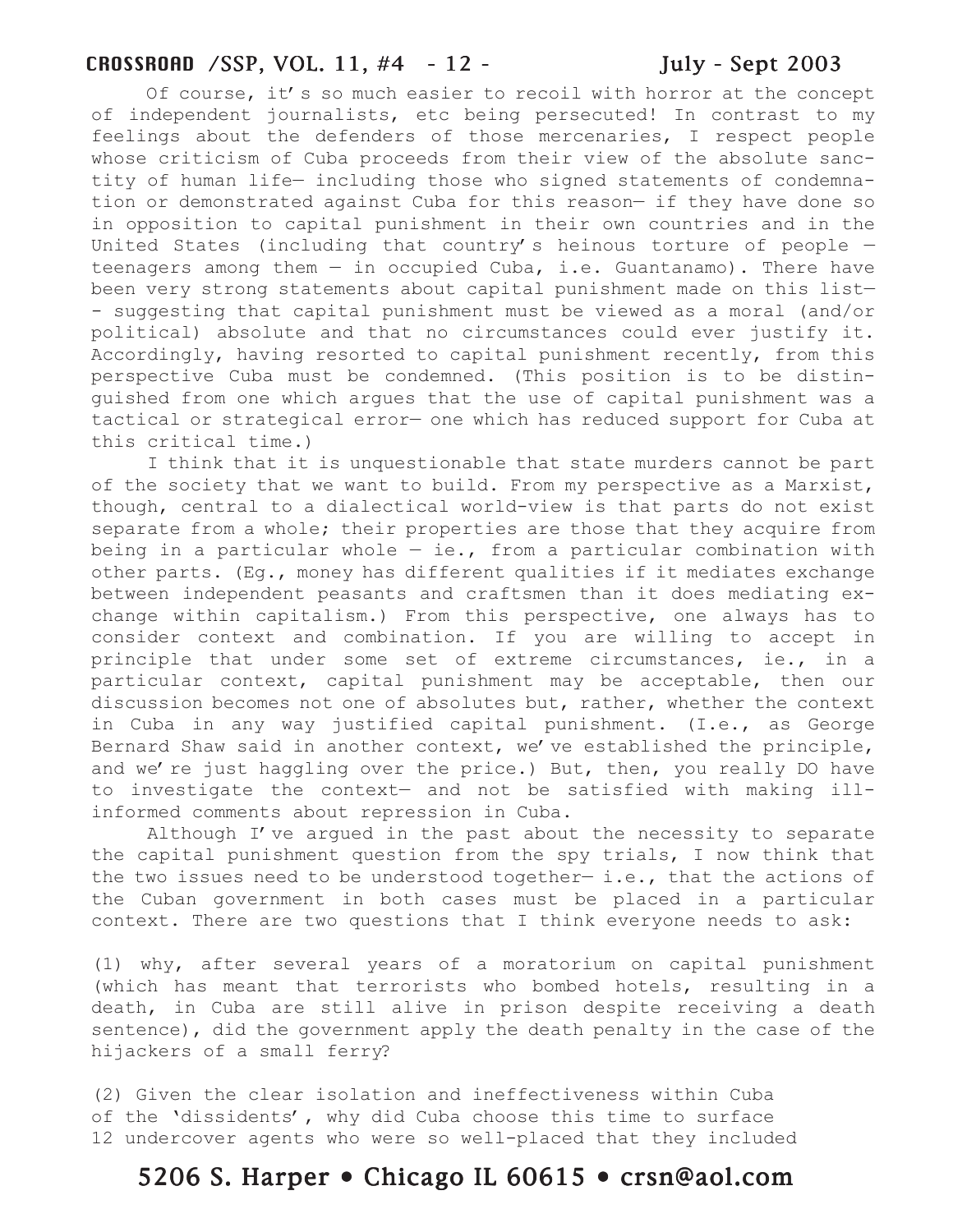#### CROSSROAD /SSP, VOL. 11, #4 - 13 - July - Sept 2003

the head of the Pro-Human Rights Party, the 'dean of Cuba's independent reporters' (so trusted by the US Interests Section that he had a permanent pass into the US Interests Section) and the secretary of one of the best-known dissidents— so trusted that she had her e-mail password)? I.e., why throw away years of investment in intelligence now?

In part, the obvious answer is the escalation of the US campaign to overthrow the Cuban government— starting from James Cason's taking of office as Head of the US Interests Office in Havana. (His actions including the setting up of a Cuban political party— are well-documented.) Add to this the recent welcoming of hi-jackers in the US; rather than returning them to Cuba and sending the signal that hijacking is not rewarded, they are out on bail (and walk the streets of Miami along with other Cuban terrorists). Add to this the fact that, despite an annual quota established by treaty for a minimum of 20,000 legal immigrants from Cuba, since October (the beginning of the year), the US Interests Section had by March given out only 505 visas. Add to that recent statements from US officials that they would view a mass illegal emigration from Cuba as a threat to national security, the demands in Miami that Cuba be next after Iraq and Rumsfield's comment that there was no intention of attacking Cuba 'now'— and you can understand why Cuba might feel that the US was attempting to provoke an incident in order to justify an attack. But, there's more than just the direct provocations and assaults on Cuba.

The essential context in which to understand Cuba's actions is the US war against Iraq— both the execution of that war and the powerlessness of opposition to it. The US determination to go ahead despite the historic world-wide demonstrations against the war revealed that, whatever long-run effect the mobilisation might have, in the immediate situation the demonstrations could not stop an aggressor nation determined to have its way; i.e., as long as there was business as usual, no high costs to be felt by the aggressor, every country was on its own. Cuba was on its own. (Do you think that the leaders, eg., in Venezuela were not making the same observations when watching the US proceed to ignore the UN and world opinion?)

This is why the Cubans speak about a Nazi-Fascism stalking the world. In this situation, I think Cuba opted for its own 'shock and awe' campaign. It surfaced its undercover agents to demonstrate to the US how skillful Cuban intelligence is. (Lest anyone not get that message, Felipe Perez Roque underlined it at the press conference, noting 'that no one in Cuba is a fool, that we have revealed only a small part of what we know; ...our people have learned to defend themselves.') And, Cuba took the dramatic and painful act of executing the hijackers. As Fidel told the foreign participants to the Marx conference at an unannounced evening gathering (and subsequently told a Mexican journalist), the choice was between those deaths and many more which would result from the US plan to provoke an immigration crisis which would be used 'as a pretext for a naval blockade, which would inevitably lead to war'. '"We know full well this has a price, since a great number of friends - and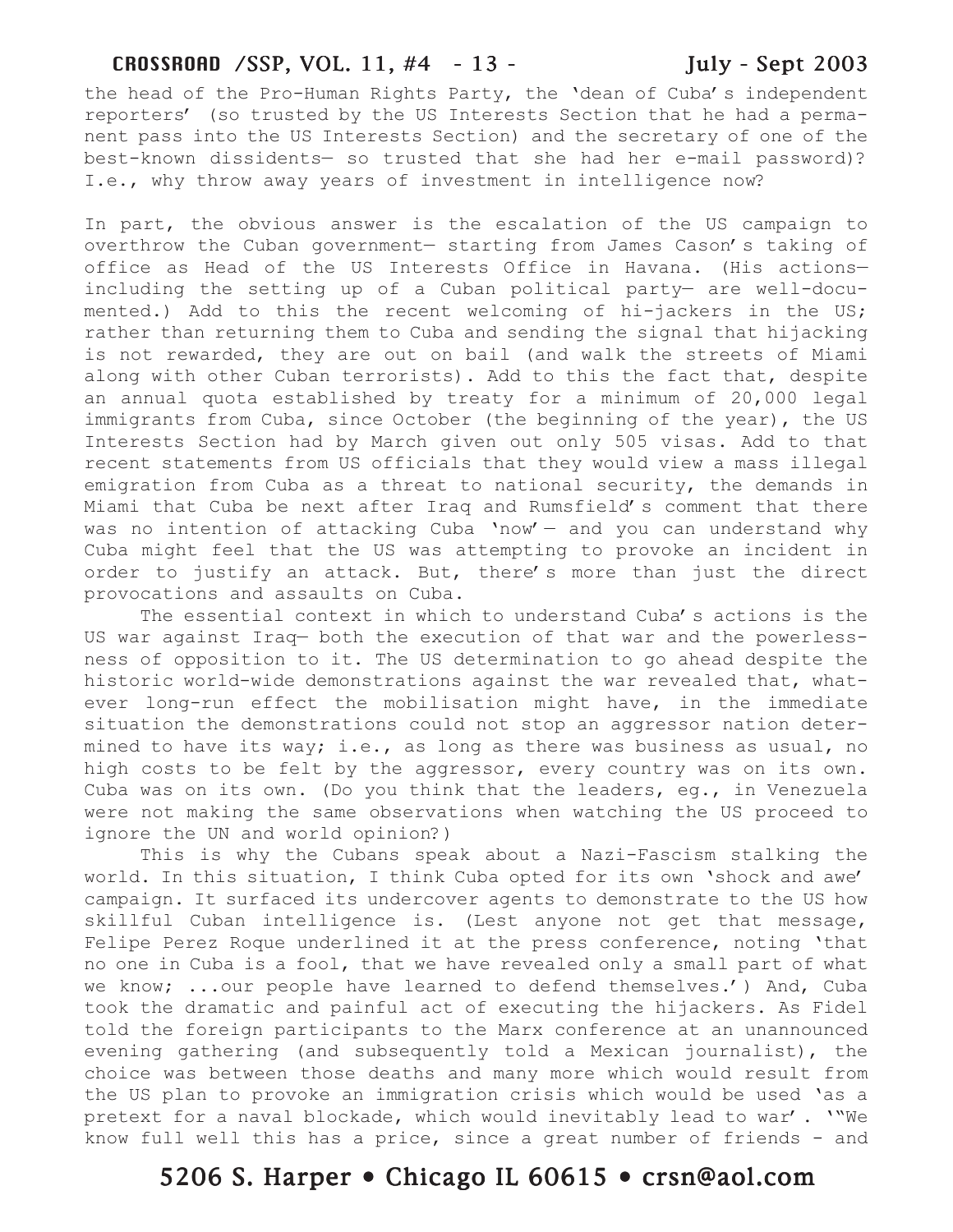#### CROSSROAD /SSP, VOL. 11, #4 - 14 - July - Sept 2003

many of our best friends - for various reasons, whether religious, humanitarian or philosophical, are opposed to the death penalty," Castro explained. But he insisted that "we didn't have the right to hesitate, and we will not hesitate."' That part was meant to send a message both to those within Cuba, thinking about hijacking planes, etc and being let out on bail in the US, and also to those within the US planning for Cuba to follow Iraq. The message was that Cuba was prepared to do what is necessary to defend itself.

I think that some of those friends of Cuba who are criticising Cuba at this moment should explain what they would do at this time — not by reference to what they would do in their ideal socialist society but what they would do in Cuba's shoes in this real situation. And, if they differ from what Cuba has done, they should explain why they think they know better the real threat that Cuba faces than Cuba's own intelligence network. And they should explain what they are prepared to do to help Cuba defend itself.

in solidarity, michael

- ——————————- Michael A. Lebowitz (mlebowit@sfu.ca) Professor Emeritus Economics Department Simon Fraser University Burnaby, B.C., Canada V5A 1S6



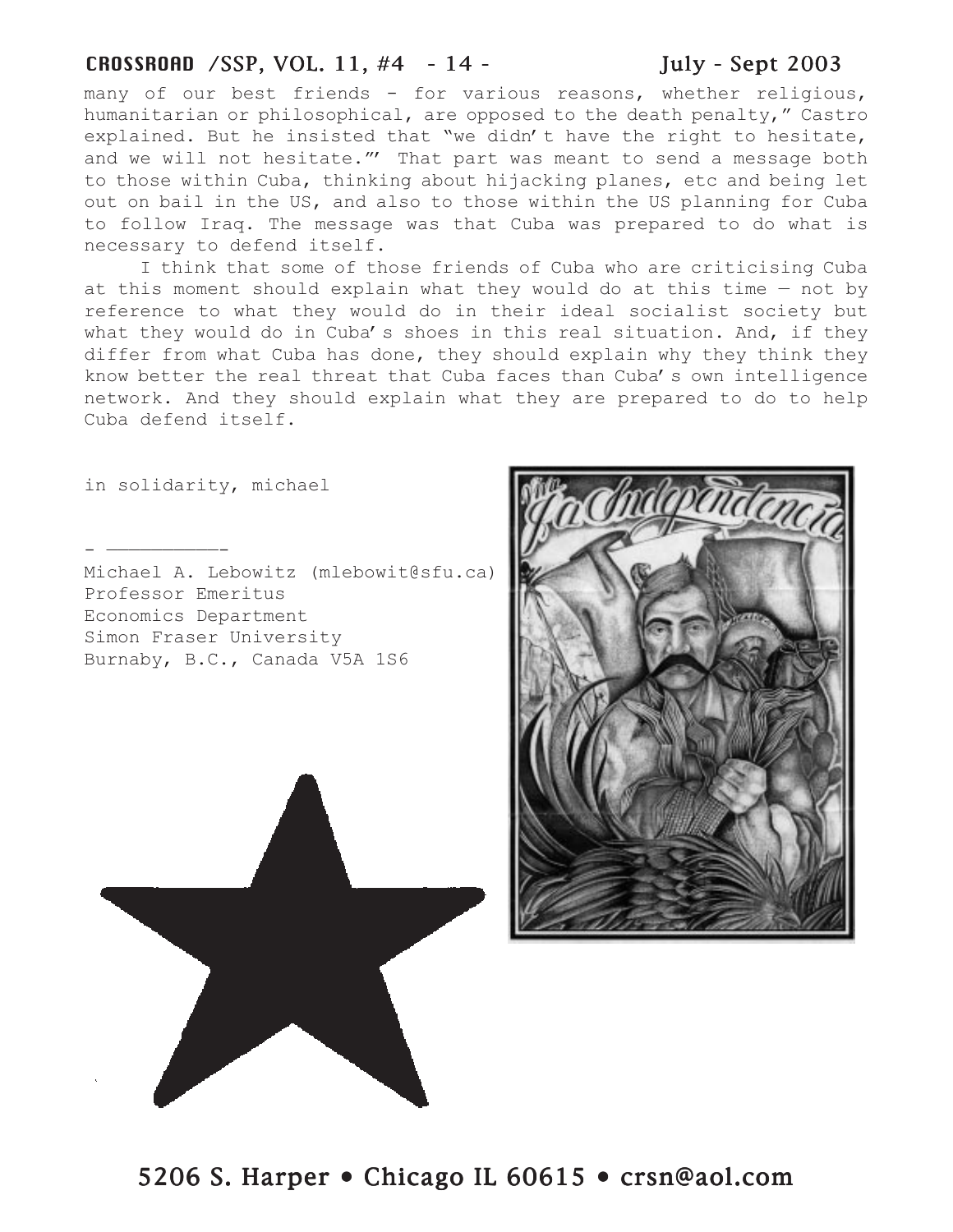Dear Justice Fighters,

 This letter is in reference to the many articles you have previously posted in the past, dealing with the wrongful imprisonment of the innocent. Since the media has become more awakened to this issue, it would be of great help if something further could be pursued. The something further, which I have in mind, is the passing of legislation to prevent such occurrences of injustice from happening or slimming the likelihood down closer to none.

 Before continuing, let me paint a vivid picture, to show the rationale for stronger laws to protect the innocent. For, after the innocent is convicted, serves time and then proven innocent what happens? They are set free, but they have lost serious amounts of time, which can never be given back. Yet, and still, their battle is just beginning, for now they are in a world after losing so many years, with absolutely nothing. The punishment continues, now they have the mental and physical torture of being labeled through their records of being a Felon although it has been overturned. This is because, it takes 4-9 more months to have it expunged, in the meanwhile, background checks turn up convictions which have been reversed hindering the progress of building productive lives. Imagine, having no life for an extensive period of time, then all of a sudden, life being dropped back at your feet, with no money, no place of your own, and no job, and being tagged a Felon until further notice. How would you feel? Where would you start? And what would you do? But, why should those who have been wrongfully convicted suffer further, when it was no fault of their own that they were convicted of a crime they did not commit.

 In a society of quick fixes and fast foods, why is there no safety net and an expedient process for ensuring and providing secure jobs, housing, and clear records and financial compensation for the victims of wrongful convictions, whether accidental or purposely done? Where is the Government Funded Support system to facilitate such a transition back into society after having been kidnapped and robbed of life by our [sic] Justice system? Let us know, that our [sic] Government is about Helping those who have been wronged by the Law, by assisting these individuals with their outreaching far stretching abilities to make things happen and smooth their road to a New Life.

 We need Laws that will protect those who have fallen victim to Injustice, which has cost them much or all of their lives.

#### **IMMEDIATE FINICIAL COMPENSATION**

#### **IMMEDIATE CLEARING AND SEALING OF RECORDS**

#### **IMMEDIATE SECURE STATE JOB PLACEMENT EQUAL TO THE NUMBER OF YEARS SERVED AND TRAINING.**

#### **IMMEDIATE AND PRIORITY PLACEMENT IN SECTION 8 RENT FREE HOUSING EQUAL TO THE NUMBER OF YEARS SERVED.**

Paid Counseling for themselves and their families.

Paid Education.

True Relief, and repair and more………….

Algie Lee Crivens III alc3@netzero.net